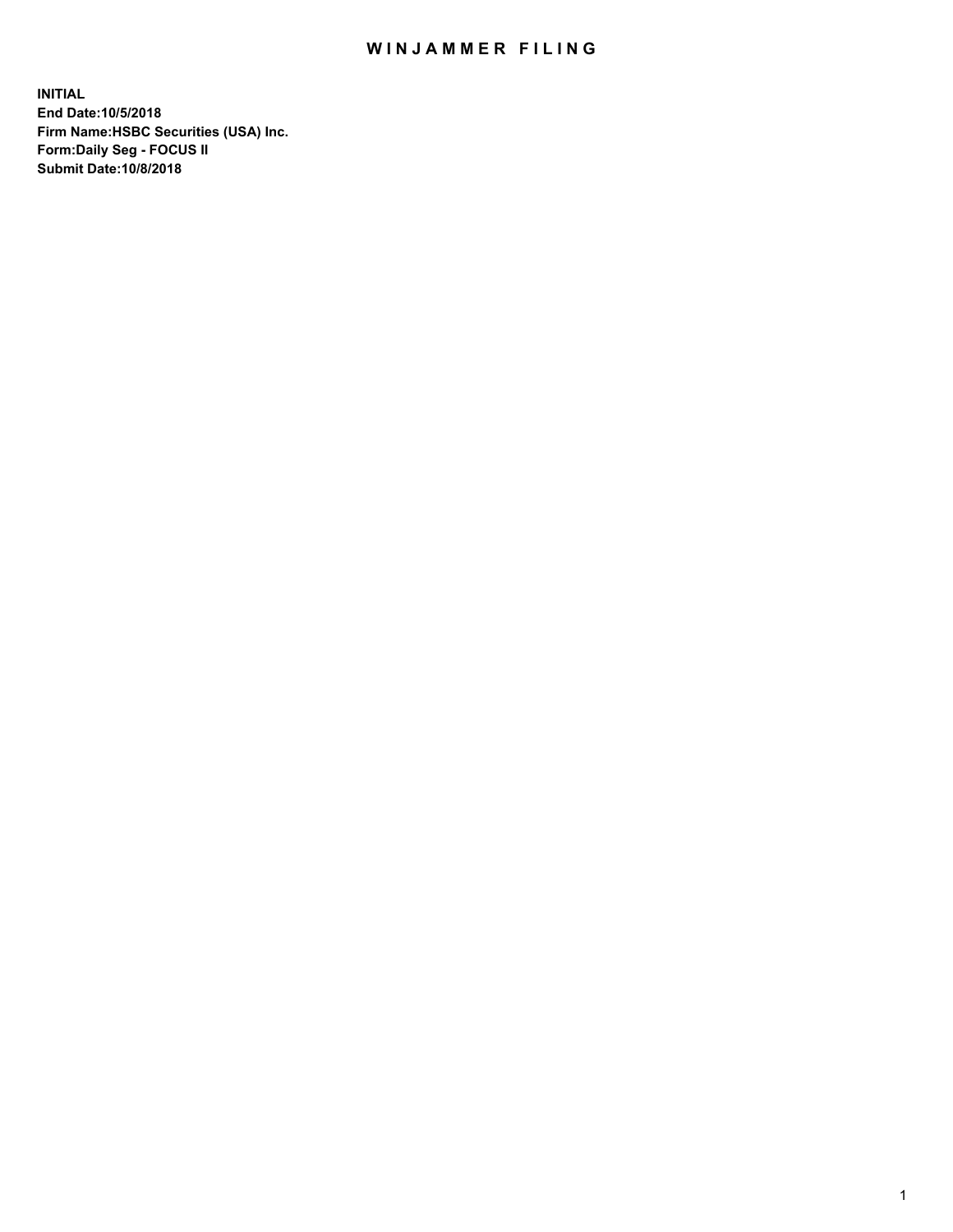**INITIAL End Date:10/5/2018 Firm Name:HSBC Securities (USA) Inc. Form:Daily Seg - FOCUS II Submit Date:10/8/2018 Daily Segregation - Cover Page**

| Name of Company                                                                                                                                                                                                                                                                                                                | <b>HSBC Securities (USA) Inc.</b>                                          |
|--------------------------------------------------------------------------------------------------------------------------------------------------------------------------------------------------------------------------------------------------------------------------------------------------------------------------------|----------------------------------------------------------------------------|
| <b>Contact Name</b>                                                                                                                                                                                                                                                                                                            | <b>Michael Vacca</b>                                                       |
| <b>Contact Phone Number</b>                                                                                                                                                                                                                                                                                                    | 212-525-7951                                                               |
| <b>Contact Email Address</b>                                                                                                                                                                                                                                                                                                   | michael.vacca@us.hsbc.com                                                  |
| FCM's Customer Segregated Funds Residual Interest Target (choose one):<br>a. Minimum dollar amount: : or<br>b. Minimum percentage of customer segregated funds required:% ; or<br>c. Dollar amount range between: and; or<br>d. Percentage range of customer segregated funds required between:% and%.                         | 109,000,000<br>$\overline{\mathbf{0}}$<br>0 <sub>0</sub><br>0 <sub>0</sub> |
| FCM's Customer Secured Amount Funds Residual Interest Target (choose one):<br>a. Minimum dollar amount: ; or<br>b. Minimum percentage of customer secured funds required:%; or<br>c. Dollar amount range between: and; or<br>d. Percentage range of customer secured funds required between:% and%.                            | 25,000,000<br>$\overline{\mathbf{0}}$<br>0 <sub>0</sub><br>0 <sub>0</sub>  |
| FCM's Cleared Swaps Customer Collateral Residual Interest Target (choose one):<br>a. Minimum dollar amount: ; or<br>b. Minimum percentage of cleared swaps customer collateral required:% ; or<br>c. Dollar amount range between: and; or<br>d. Percentage range of cleared swaps customer collateral required between:% and%. | 100,000,000<br>$\overline{\mathbf{0}}$<br>0 <sub>0</sub><br>0 <sub>0</sub> |

Attach supporting documents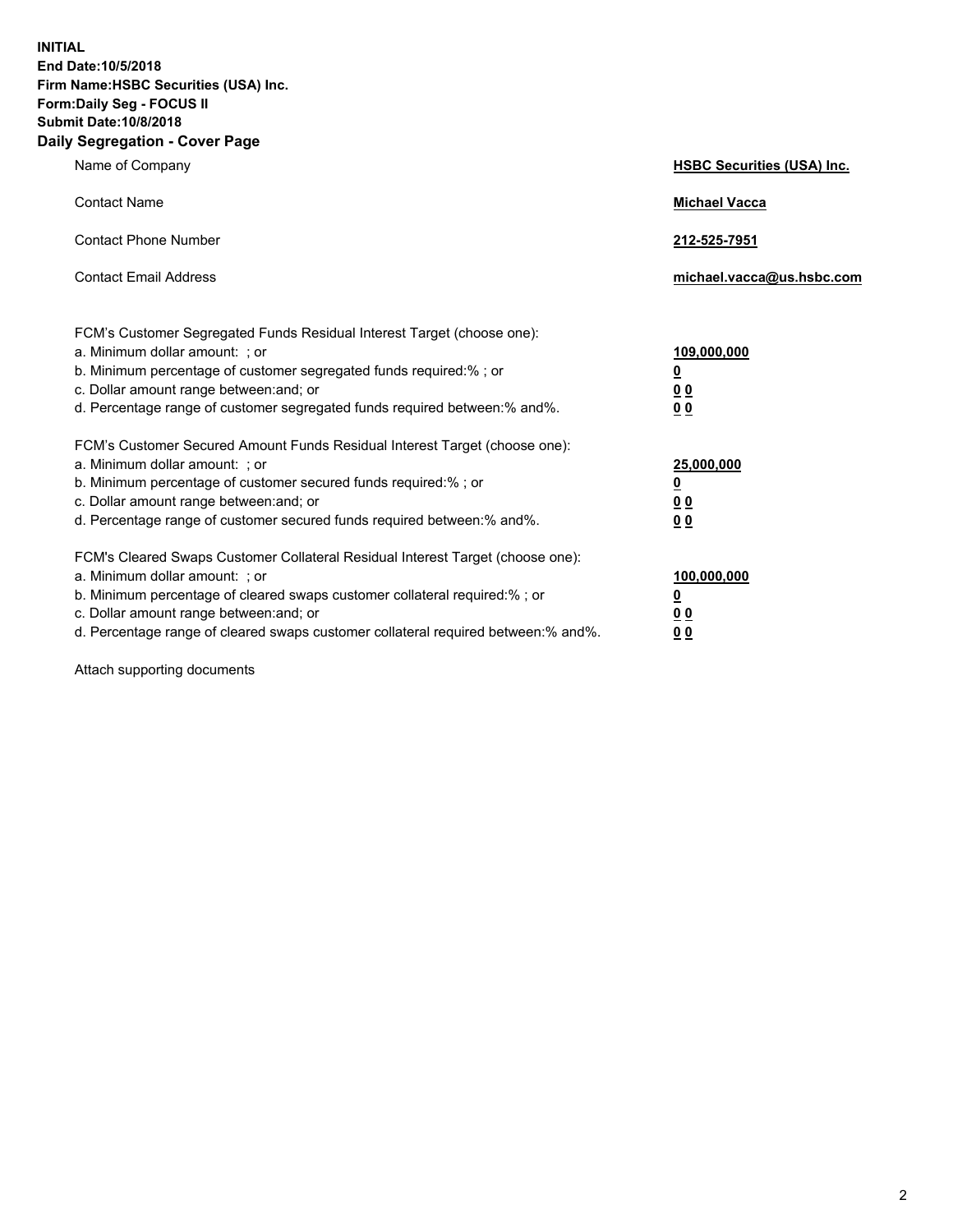**INITIAL End Date:10/5/2018 Firm Name:HSBC Securities (USA) Inc. Form:Daily Seg - FOCUS II Submit Date:10/8/2018 Daily Segregation - Secured Amounts** Foreign Futures and Foreign Options Secured Amounts Amount required to be set aside pursuant to law, rule or regulation of a foreign government or a rule of a self-regulatory organization authorized thereunder **0** [7305] 1. Net ledger balance - Foreign Futures and Foreign Option Trading - All Customers A. Cash **113,325,837** [7315] B. Securities (at market) **85,814,514** [7317] 2. Net unrealized profit (loss) in open futures contracts traded on a foreign board of trade **-34,516,130** [7325] 3. Exchange traded options a. Market value of open option contracts purchased on a foreign board of trade **0** [7335] b. Market value of open contracts granted (sold) on a foreign board of trade **0** [7337] 4. Net equity (deficit) (add lines 1. 2. and 3.) **164,624,221** [7345] 5. Account liquidating to a deficit and account with a debit balances - gross amount **9,458** [7351] Less: amount offset by customer owned securities **-4,561** [7352] **4,897** [7354] 6. Amount required to be set aside as the secured amount - Net Liquidating Equity Method (add lines 4 and 5) **164,629,118** [7355] 7. Greater of amount required to be set aside pursuant to foreign jurisdiction (above) or line 6. **164,629,118** [7360] FUNDS DEPOSITED IN SEPARATE REGULATION 30.7 ACCOUNTS 1. Cash in banks A. Banks located in the United States **55,781,733** [7500] B. Other banks qualified under Regulation 30.7 **0** [7520] **55,781,733** [7530] 2. Securities A. In safekeeping with banks located in the United States **51,137,295** [7540] B. In safekeeping with other banks qualified under Regulation 30.7 **0** [7560] **51,137,295** [7570] 3. Equities with registered futures commission merchants A. Cash **0** [7580] B. Securities **0** [7590] C. Unrealized gain (loss) on open futures contracts **0** [7600] D. Value of long option contracts **0** [7610] E. Value of short option contracts **0** [7615] **0** [7620] 4. Amounts held by clearing organizations of foreign boards of trade A. Cash **0** [7640] B. Securities **0** [7650] C. Amount due to (from) clearing organization - daily variation **0** [7660] D. Value of long option contracts **0** [7670] E. Value of short option contracts **0** [7675] **0** [7680] 5. Amounts held by members of foreign boards of trade A. Cash **93,958,662** [7700] B. Securities **34,677,218** [7710] C. Unrealized gain (loss) on open futures contracts **-34,516,130** [7720] D. Value of long option contracts **0** [7730] E. Value of short option contracts **0** [7735] **94,119,750** [7740] 6. Amounts with other depositories designated by a foreign board of trade **0** [7760] 7. Segregated funds on hand **0** [7765] 8. Total funds in separate section 30.7 accounts **201,038,778** [7770] 9. Excess (deficiency) Set Aside for Secured Amount (subtract line 7 Secured Statement Page 1 from Line 8) **36,409,660** [7380]

10. Management Target Amount for Excess funds in separate section 30.7 accounts **25,000,000** [7780]

11. Excess (deficiency) funds in separate 30.7 accounts over (under) Management Target **11,409,660** [7785]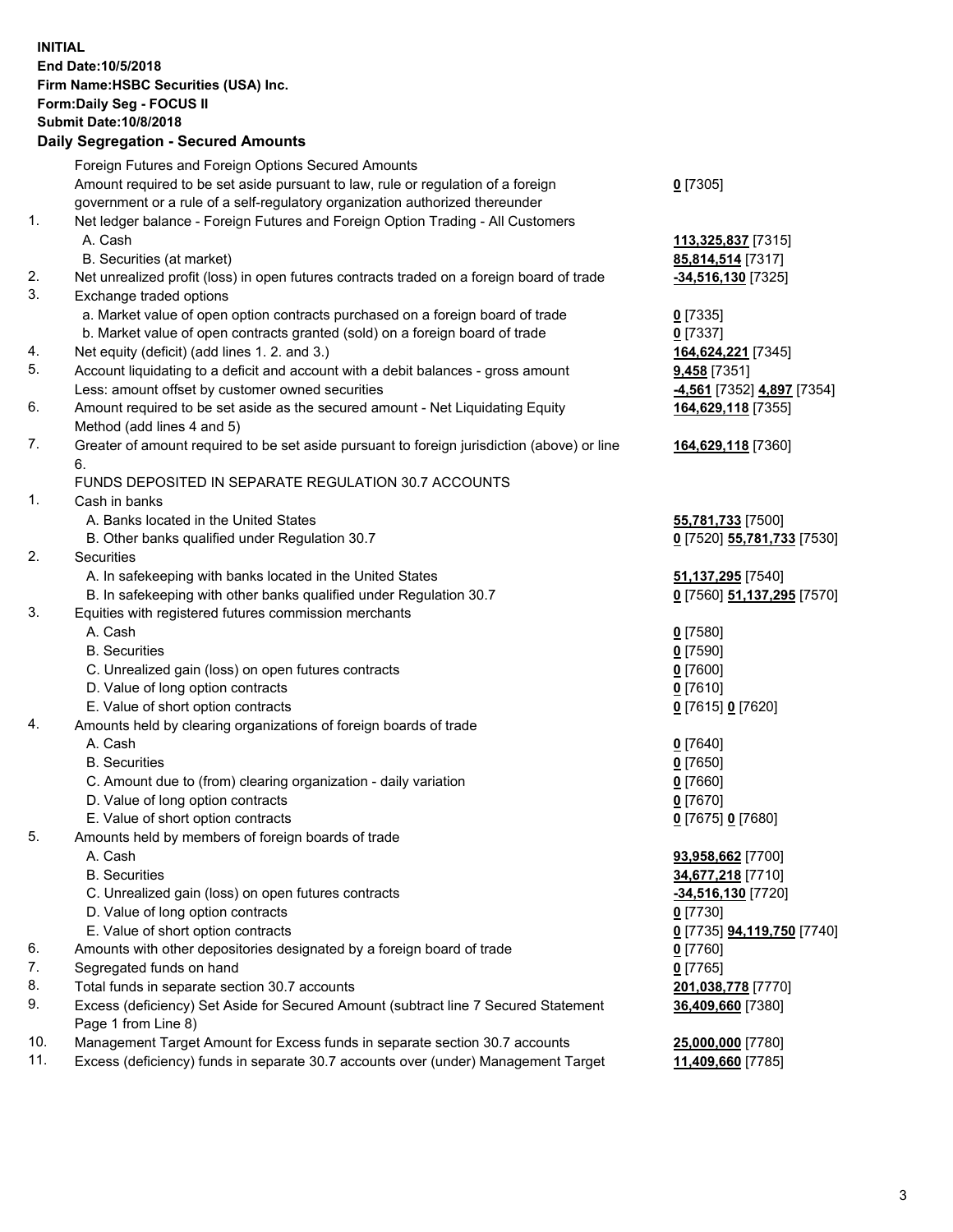|     | <b>INITIAL</b>                                                                      |                                  |
|-----|-------------------------------------------------------------------------------------|----------------------------------|
|     | End Date: 10/5/2018                                                                 |                                  |
|     | Firm Name: HSBC Securities (USA) Inc.                                               |                                  |
|     | Form: Daily Seg - FOCUS II                                                          |                                  |
|     | <b>Submit Date: 10/8/2018</b>                                                       |                                  |
|     | Daily Segregation - Segregation Statement                                           |                                  |
|     | SEGREGATION REQUIREMENTS(Section 4d(2) of the CEAct)                                |                                  |
| 1.  | Net ledger balance                                                                  |                                  |
|     | A. Cash                                                                             | 287,786,214 [7010]               |
|     | B. Securities (at market)                                                           | 1,492,953,804 [7020]             |
| 2.  | Net unrealized profit (loss) in open futures contracts traded on a contract market  | 60,994,043 [7030]                |
| 3.  | Exchange traded options                                                             |                                  |
|     | A. Add market value of open option contracts purchased on a contract market         | 425,947,156 [7032]               |
|     | B. Deduct market value of open option contracts granted (sold) on a contract market | -174,647,884 [7033]              |
| 4.  | Net equity (deficit) (add lines 1, 2 and 3)                                         | 2,093,033,333 [7040]             |
| 5.  | Accounts liquidating to a deficit and accounts with                                 |                                  |
|     | debit balances - gross amount                                                       | 18,274,728 [7045]                |
|     | Less: amount offset by customer securities                                          | -18,226,218 [7047] 48,510 [7050] |
| 6.  | Amount required to be segregated (add lines 4 and 5)                                | 2,093,081,843 [7060]             |
|     | FUNDS IN SEGREGATED ACCOUNTS                                                        |                                  |
| 7.  | Deposited in segregated funds bank accounts                                         |                                  |
|     | A. Cash                                                                             | 20,366,854 [7070]                |
|     | B. Securities representing investments of customers' funds (at market)              | $0$ [7080]                       |
|     | C. Securities held for particular customers or option customers in lieu of cash (at | 222,861,023 [7090]               |
|     | market)                                                                             |                                  |
| 8.  | Margins on deposit with derivatives clearing organizations of contract markets      |                                  |
|     | A. Cash                                                                             | 103,089,430 [7100]               |
|     | B. Securities representing investments of customers' funds (at market)              | 327,700,018 [7110]               |
|     | C. Securities held for particular customers or option customers in lieu of cash (at | 1,268,417,346 [7120]             |
|     | market)                                                                             |                                  |
| 9.  | Net settlement from (to) derivatives clearing organizations of contract markets     | 12,537,920 [7130]                |
| 10. | Exchange traded options                                                             |                                  |
|     | A. Value of open long option contracts                                              | 425,947,156 [7132]               |
|     | B. Value of open short option contracts                                             | -174,647,884 [7133]              |
| 11. | Net equities with other FCMs                                                        |                                  |
|     | A. Net liquidating equity                                                           | 7,191,580 [7140]                 |
|     | B. Securities representing investments of customers' funds (at market)              | $0$ [7160]                       |
|     | C. Securities held for particular customers or option customers in lieu of cash (at | $0$ [7170]                       |
|     | market)                                                                             |                                  |
| 12. | Segregated funds on hand                                                            | 1,675,435 [7150]                 |
| 13. | Total amount in segregation (add lines 7 through 12)                                | 2,215,138,878 [7180]             |
| 14. | Excess (deficiency) funds in segregation (subtract line 6 from line 13)             | 122,057,035 [7190]               |
| 15. | Management Target Amount for Excess funds in segregation                            | 109,000,000 [7194]               |
| 16. | Excess (deficiency) funds in segregation over (under) Management Target Amount      | 13,057,035 [7198]                |

Excess